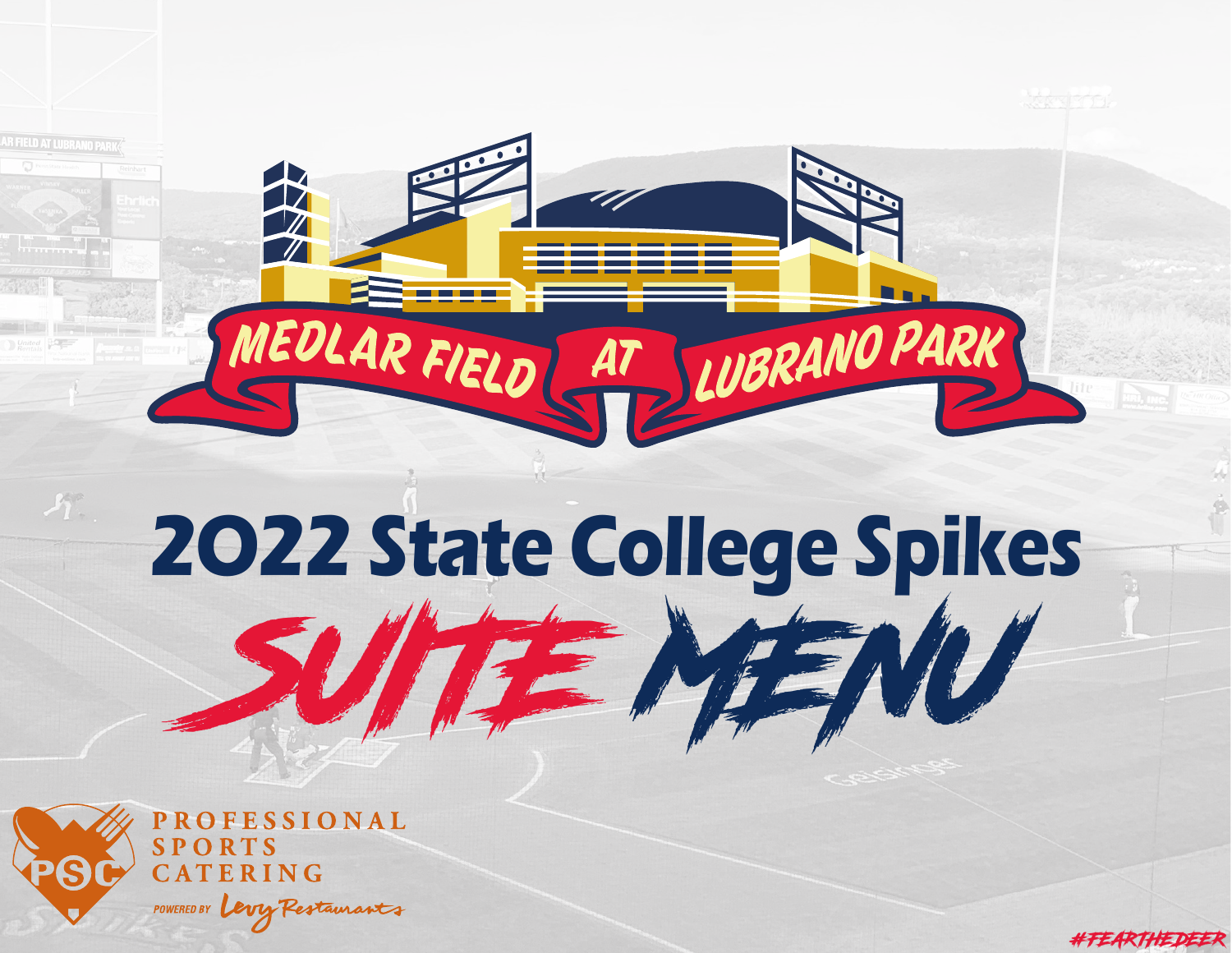

## **Deer Spikes Fans,**

We are excited to bring you another great year of State College Spikes Baseball! Our staff of food service professionals is dedicated to making your entire experience at the ballpark one to remember.

Please take the time to review our suite catering menu and all the ordering procedures for 2022.

Here at Medlar Field at Lubrano Park, we pride ourselves on providing positively outrageous customer service. If you have any questions or concerns, need assistance, or would like to make a suggestion, please feel free to contact us.



**PROFESSIONAL SPORTS** CATERING POWERED BY Levy Restaurants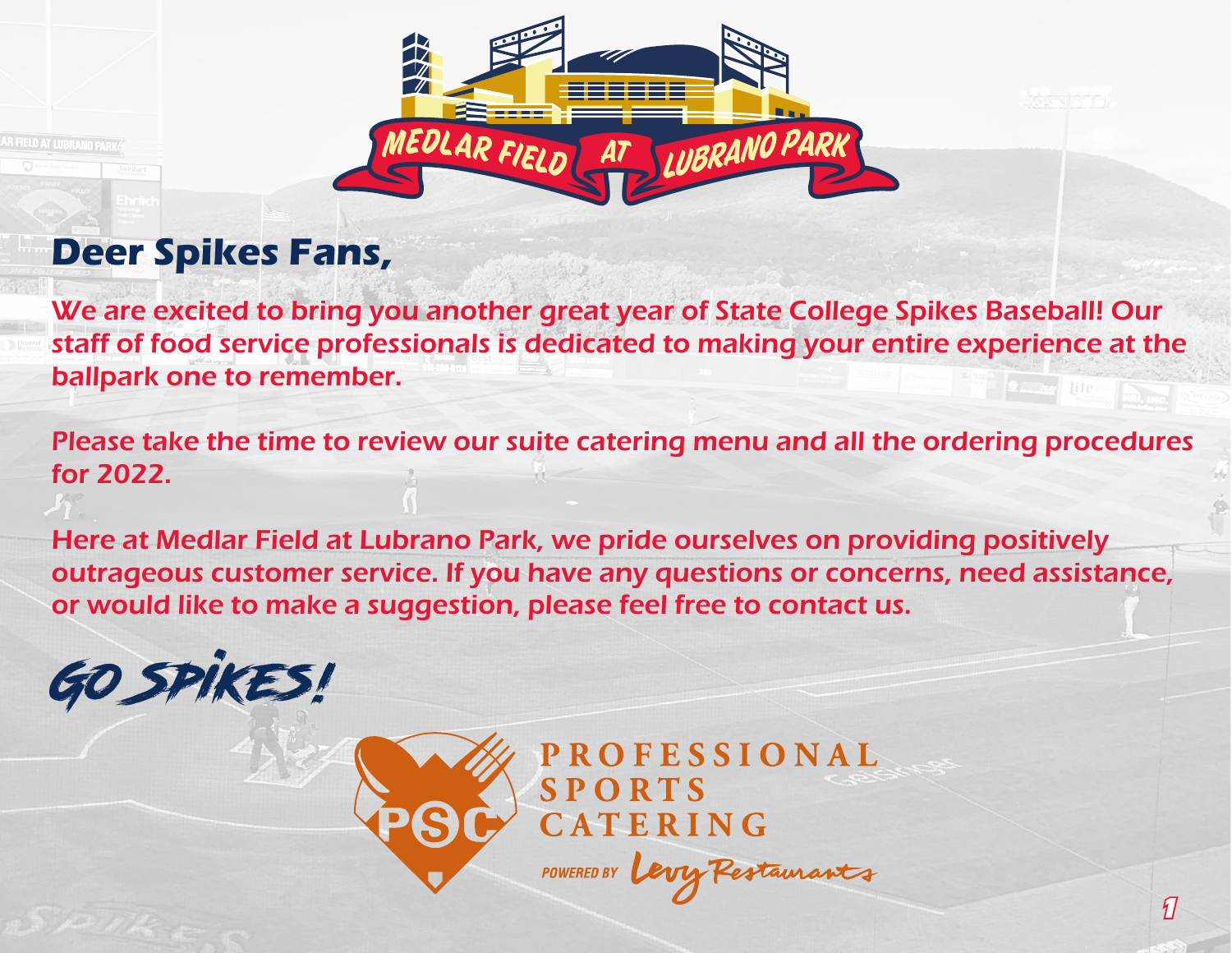

#### General Information:

The State College Spikes and our team of food service professionals work to accommodate all of our suite patrons with the best menu and most delicious favorites in town! We have a full service kitchen that can accommodate all tastes and budgets. If you don't see something you're looking for, or have any questions about the menu, all you have to do is ask!

#### Catering Supervisor:

The State College Spikes and Professional Sports Catering employ a Catering Supervisor that is here to be your "Home Run Hitter" in assisting you with menu selections and special needs. Our Catering Supervisor, Emmy Hicks, will make sure that all the details are handled…so you can focus on having fun! You can reach Emmy at 814- 272-0315 or by e-mail at EHicks@levyrestaurants.com.

#### Advanced Ordering Procedures:

In order to provide the freshest food and highest quality service possible, we request that all food and beverage orders be placed at least two business days prior to each event. For your convenience, you may place your food order in any of the following ways:

> **E-mail It:** Our Catering Supervisor, Emmy Hicks, will touch base with you during the weeks leading up to your suite night. You will be provided with an electronic order form that can be filled out and e-mailed to EHicks@levyrestaurants.com.

**Call Us:** You can always call us to place your order. Contact the Catering Supervisor, Emmy Hicks, at 814-272-0315.

**Fax It:** Print out the electronic version of our order guide, fill it out, and fax it in. Please fax to 814-272-1718.

No matter which method you choose, always keep in mind that our Catering Supervisor is on hand to help you with your menu selection and to answer any questions. Call us anytime!

#### Delivery of advance orders:

In order to provide you and your guests with the finest service, we will deliver your advance order at the time you request. Hot food will be kept in chafing dishes in your suite. Cold food will be refrigerated in our kitchen up to your requested delivery time. Our service staff will assist with final touches and preparations. While in your suite, a suite server will be assigned to service you throughout the event. This service includes set uvp of your suite, greeting early guests, delivering suite menu food and beverage products, and personal attention for you and your guests throughout the game.

#### Day of game orders:

If you are unable to place an advance order, we welcome you to order when you arrive. Simply contact the suite captain to place your order. Please be aware that game day orders may take up to ONE HOUR for delivery.

#### Payment Options:

Payment options for all food and beverage orders include Visa, MasterCard, American Express, Discover, Check or Cash. A credit card number and expiration date will be required at the time the order is placed to guarantee your order. If you choose to provide a different method of payment upon arrival at the game, please notify your Suite Coordinator. ALL SUITE BILLS MUST BE FINALIZED BEFORE LEAVING THE STADIUM.

#### Inclement Weather:

In the event that a game is canceled due to inclement weather, please be aware of the following policies:

- •If you choose to cancel your food order for any reason, the catering supervisor must receive notification 4 hours prior to game time.
- •In the event that a game is canceled prior to gates opening, the suite holder WILL NOT be held responsible for food orders. In this situation, you will contacted by a State College Spikes representative.
- •If a game is delayed prior to or during play, food will be delivered to your suite as planned unless the order is canceled 4 hours prior to game time.

If you cancel your food order, you may still order from the suite menu when you arrive at the game. Please see the "Day of Game Orders" section for guidelines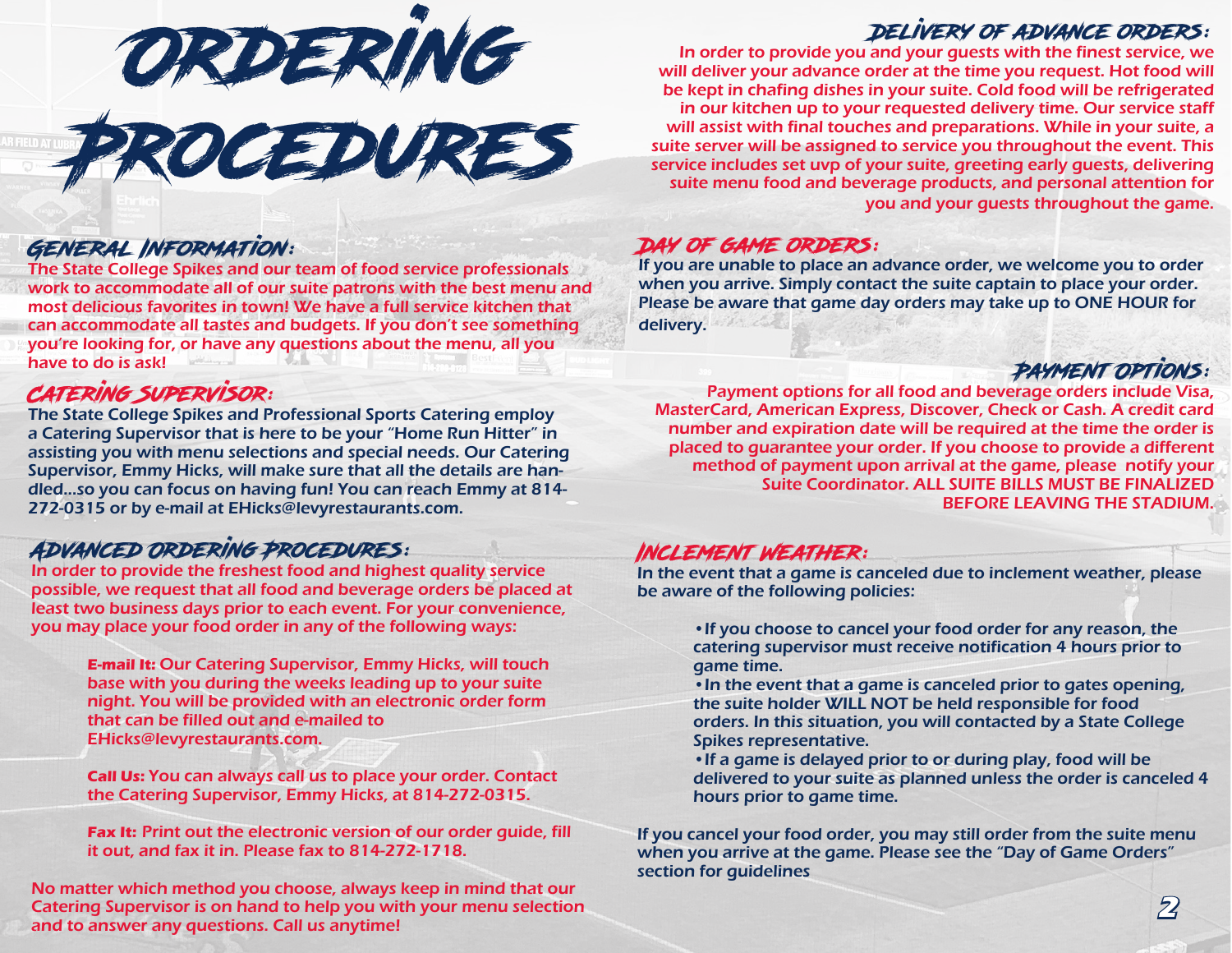# Spikes Meal Deals

We've taken the guesswork out of ordering! The following are special value menus that include fan favorites and are sure to satisfy all of your guests! Each meal deal option is designed to serve approximately 10 guests

#### **Italian Sausage and Kielbasa Meal.....................................................................................................................................\$150.00**

**Includes 5 grilled Italian and 5 Kielbasa sausages. Entrees are accompanied with (12) 6 inch gourmet rolls and includes a beer-infused sauerkraut, peppers and onions and a spicy brown mustard. Sides include homemade pasta salad, grilled vegetables, a seasonal fruit tray and ends with twelve cookies for dessert.**

**Meatball Sub Meal.................................................................................................................................................................\$150.00 Includes 40 Italian-style meatballs, loaded in our homemade marinara sauce and topped with melted mozzarella cheese. Entrees are accompanied with (12) 6 inch gourmet rolls and include red-skinned potato salad, a mixed green salad, a seasonal vegetable tray and ends with twelve cookies for dessert. .......................................................................................................................................................................................................................**

## **Hot Dog and Bratwurst Meal.............................................................................................................................................\$150.00**

**Includes 5 grilled all beef hot dogs and 5 bratwursts, served on gourmet buns with the following toppings: ketchup, mustard, relish, onions and sauerkraut. Entrees are accompanied by seasoned baked beans, coleslaw, a seasonal vegetable tray and ends with twelve cookies for dessert.**

### **Chicken and Burger Meal.....................................................................................................................................................\$150.00**

**Includes 5 marinated, grilled chicken breasts and 5 all beef hamburgers, served with Kaiser rolls and the following toppings: lettuce, tomatoes, red onions, pickle slices, American and Swiss cheese. Entrees are accompanied by seasoned baked beans, potato salad, a seasonal fruit tray and ends with twelve cookies for dessert.**

#### **Pulled Pork and Brisket Meal.......................................................................................................................................... ...\$150.00**

**Enough pulled pork and beef brisket for 5 sandwiches of each, served on Kaiser Buns with the following toppings: red onions, pickle slices, traditional BBQ sauce and Swiss cheese. Entrees are accompanied by homemade macaroni & cheese, coleslaw, a seasonal fruit tray and ends with twelve cookies for dessert.**

#### **Jersey Mike's Subs ............................................................................................................................................................ ...\$150.00**

**This sub platter is enough to feed 10 people comfortably. Pick up to four selections per platter.**

| <b>Famous Roast Beef and Provolone  (Certified Angus USDA Choice Top Rounds)</b> |  |
|----------------------------------------------------------------------------------|--|
|                                                                                  |  |
|                                                                                  |  |
|                                                                                  |  |

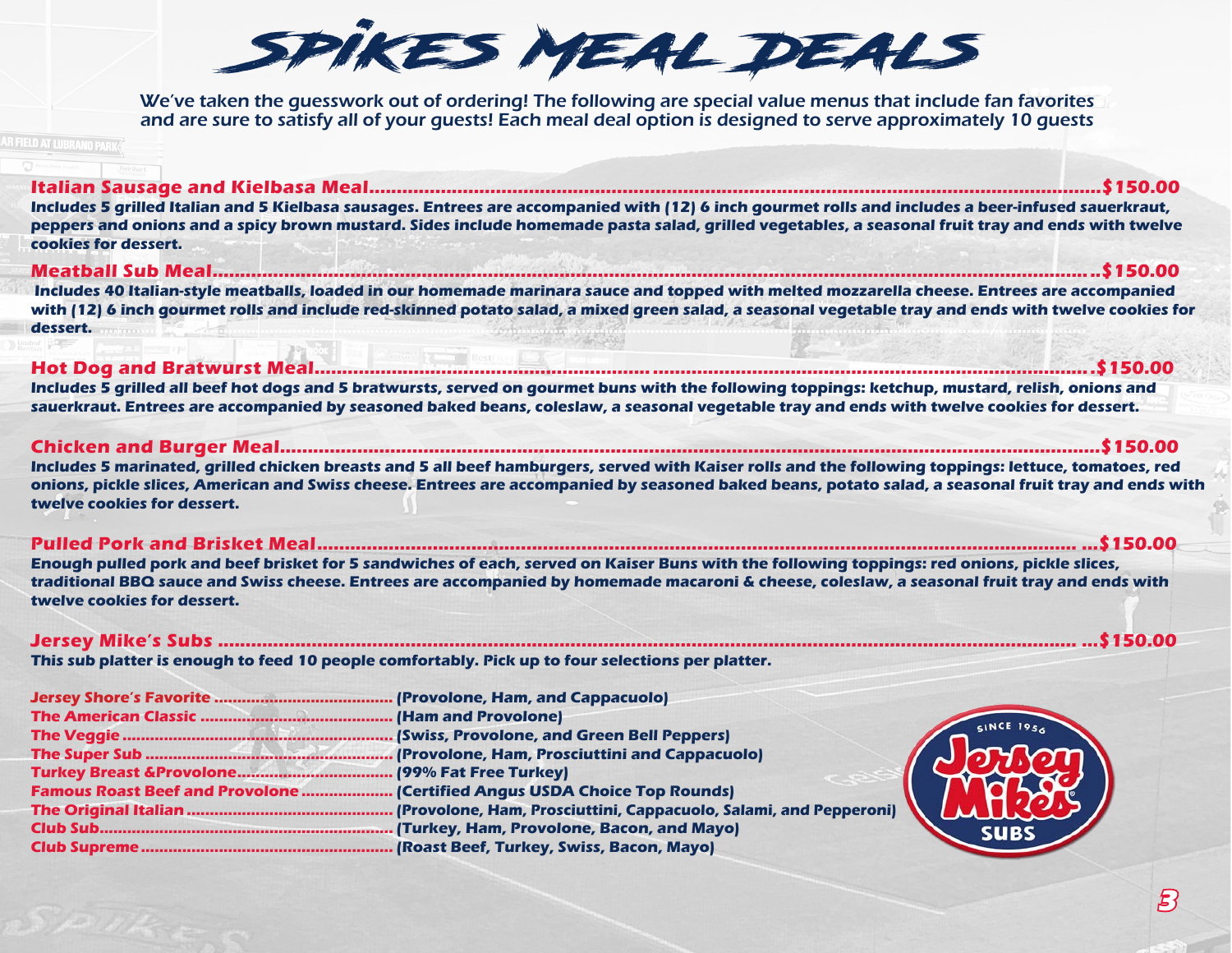

 **Big Pretzel Charcuterie Board..........................\$50.00** Large Bavarian pretzel served with full charcuterie board

**Meatball Bites......................................................................\$35.00**  Twenty Italian style meatballs served with a side of our homemade marinara sauce

**Fresh Vegetable Tray w/ Ranch Dip..................................\$50.00** Baby carrots, celery sticks, broccoli florets, cauliflower florets, cherry tomatoes and cucumbers

**Fresh Fruit Bowl..................................................................\$50.00** Seasonal fruits including honeydew melon, cantaloupe, pineapple and strawberries

**Chicken Tenders.................................................................\$60.00** Thirty breaded chicken tenders fried to a crispy golden finish. Served with our honey mustard dipping sauce, traditional BBQ sauce and ranch dressing

**Hot Wings...........................................................................\$60.00** Thirty crispy fried chicken wings, finished in your choice of a spicy buffalo sauce or house made BBQ Sauce. Served with celery sticks and ranch OR bleu cheese dressing on the side

**Sampler Platter...................................................................\$90.00** Twenty chicken tenders, twenty spicy buffalo, teriyaki OR house made BBQ wings and twenty potato skins all on one platter. Served with traditional BBQ sauce, honey mustard, sour cream, celery sticks and ranch OR bleu cheese dressing



| Endless Popcorn\$20.00                                   |  |
|----------------------------------------------------------|--|
| Peanuts & Crackerjacks\$26.00                            |  |
| <b>Endless Potato Chips with French Onion Dip\$26.00</b> |  |
| <b>Endless Tortilla Chips with Salsa Dip\$26.00</b>      |  |

**Triple Play (No endless options)...\$38.00** Includes popcorn, potato chips with French onion dip and tortilla chips with salsa.



| Coleslaw\$25.00                        |  |
|----------------------------------------|--|
| Baked Red-skinned Potato Salad \$30.00 |  |
| Pasta Salad\$30.00                     |  |
| Homemade Macaroni & Cheese \$30.00     |  |
| Mixed Green Salad\$30.00               |  |

Toppings include: tomatoes, onions, cucumbers, crutons and shredded mozzarella cheese

Dressing choices: Italian, Balsamic Vinegar, Caesar OR Ranch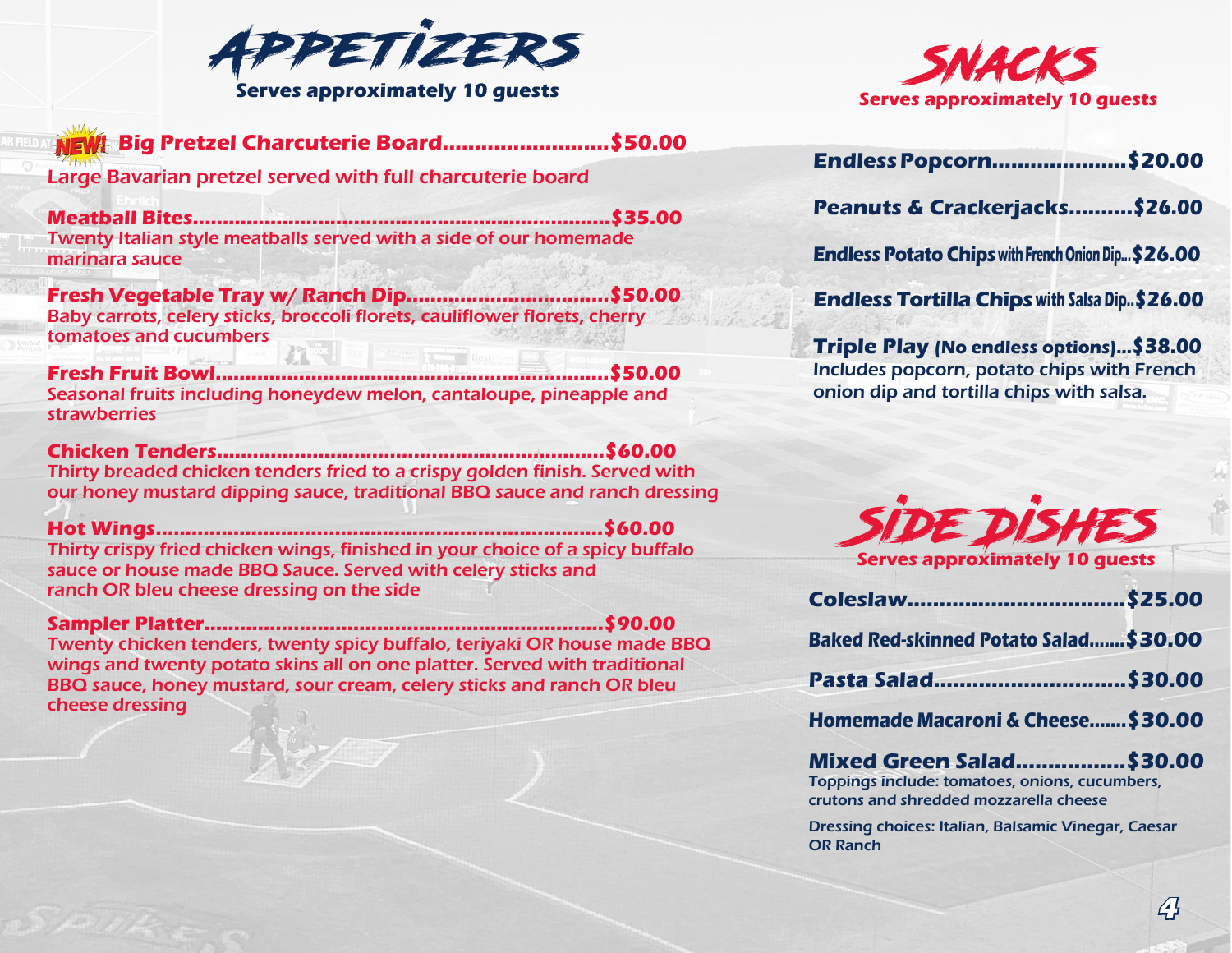

**Jimmy's Famous Pizza............................................................................................................................\$25.00** A 16" pizza cut into 8 slices - available in Cheese or Pepperoni

**All Beef Hot Dogs...................................................................................................................................\$45.00** Ten grilled all beef hot dogs served with gourmet rolls and the following toppings: sauerkraut, jalapenos, diced onions, ketchup, mustard and relish

**Bratwurst................................................................................................................................................\$45.00**  Ten grilled bratwursts served with gourmet rolls and the following toppings: grilled peppers and onions, sauerkraut, ketchup and a spicy brown mustard.  $\sqrt{1}$ 

**Hamburgers............................................................................................................................................\$60.00** Ten grilled all beef burgers served with gourmet rolls and the following toppings: lettuce, tomatoes, onions, pickle slices, American cheese, ketchup, mustard and mayo.

**Grilled Chicken Sandwiches..................................................................................................................\$60.00** Ten marinated grilled chicken breast served with gourmet rolls and the following toppings: lettuce, tomatoes, onions, Swiss cheese, honey mustard and mayo.

**Pulled Pork Sandwiches.........................................................................................................................\$60.00** Enough pulled pork to make ten sandwiches; served on gourmet rolls with the following toppings: onions, pickle slices, Swiss cheese and traditional BBQ sauce.

**Smoked Brisket Sandwiches..................................................................................................................\$60.00** Enough slow roasted beef brisket to make ten sandwiches; served on gourmet rolls with the following toppings: onions, pickle slices, Swiss cheese, horseradish sauce and a traditional BBQ sauce.

**Meatball Subs..........................................................................................................................................\$60.00**

Enough meatballs to make ten sandwiches; served with our homemade marinara sauce and topped with mozzarella cheese.